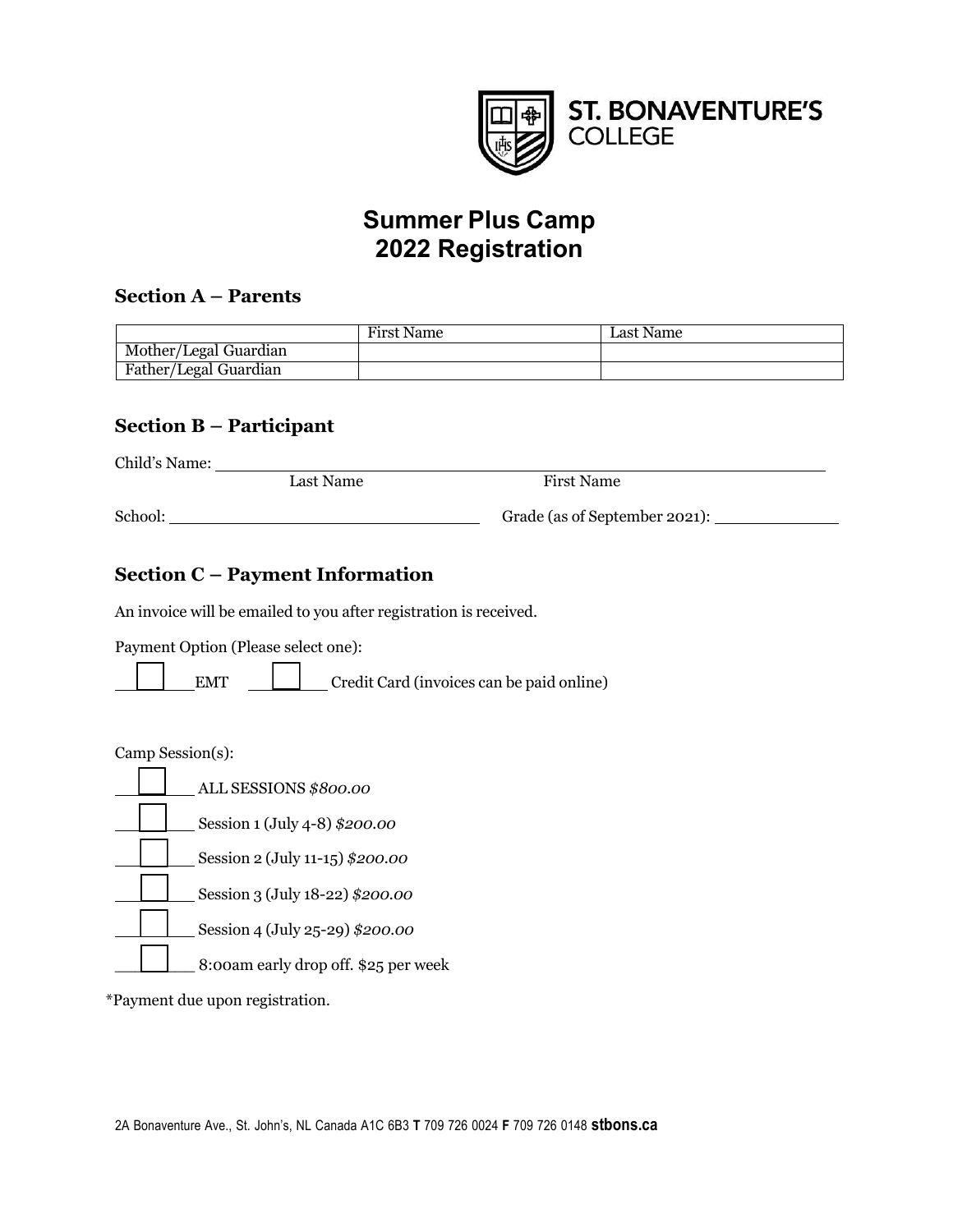

### **Section D – Consent & Signature**

- I hereby register my child(ren) to attend St. Bon's Summer Plus Camp.
- I consent to receive email communication from St. Bonaventure's College and understand I can unsubscribe anytime by contacting the program coordinator or by clicking the unsubscribe button in Constant Contact emails.
- I give St. Bonaventure's College permission to use my child's photo. I understand that these images may be used in print publications, advertisements, and online for St. Bonaventure's College. My child's full name will not accompany their photo.
- I am familiar with all camp policies and will respect and adhere to them.
- I agree to pay registration in accordance with the payment option selected.
- I understand this registration will only be considered complete if all required information has been completed.
- I understand I will be charged a \$25 fee for each NSF payment.
- I understand there are no refunds after registration has been received.

Parent/Guardian Signature Date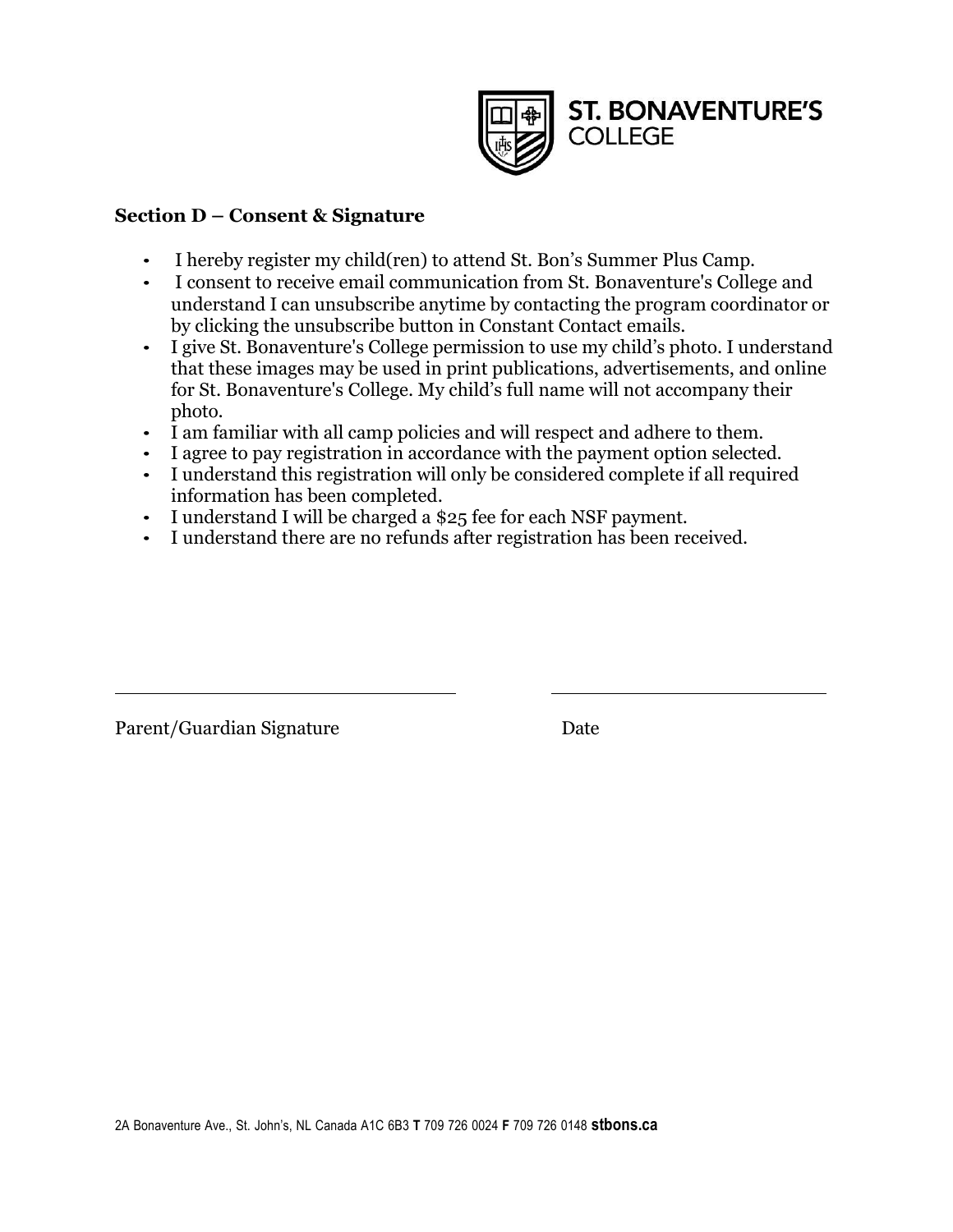

# **Emergency Medical Treatment Authorization**

| I/We, hereby authorize the counsellor in                                                |  |  |  |  |
|-----------------------------------------------------------------------------------------|--|--|--|--|
| (child's name) to secure emergency                                                      |  |  |  |  |
| medical advice and services as may be deemed necessary for the health and safety of our |  |  |  |  |
| daughter/son (the "child") while participating in activities both on and off campus for |  |  |  |  |
| Summer Plus Camp. We hereby authorize the counsellor in charge to act generally on      |  |  |  |  |
| behalf of the child and as fully in/all aspects as we would reasonably do AND we hereby |  |  |  |  |
| agree to accept financial responsibility for any excess of the benefits allowed by the  |  |  |  |  |
| Provincial Health Plan and undertake to save harmless and indemnify St. Bonaventure's   |  |  |  |  |
| College from all claims, demands actions or suits which may be brought against St.      |  |  |  |  |
| Bonaventure's College in respect to any matters or things hereinbefore set forth.       |  |  |  |  |
| Dated in the City of St. John's, this __________ day of ______________________, 2022.   |  |  |  |  |
|                                                                                         |  |  |  |  |
| Signature of Parent/Guardian                                                            |  |  |  |  |
| Parent/Guardian's Name, Address &                                                       |  |  |  |  |
| Telephone/Cell #/Email:                                                                 |  |  |  |  |
|                                                                                         |  |  |  |  |
| <b>Other Medical Plans with Numbers:</b>                                                |  |  |  |  |
|                                                                                         |  |  |  |  |

2A Bonaventure Ave., St. John's, NL Canada A1C 6B3 **T** 709 726 0024 **F** 709 726 0148 **stbons.ca**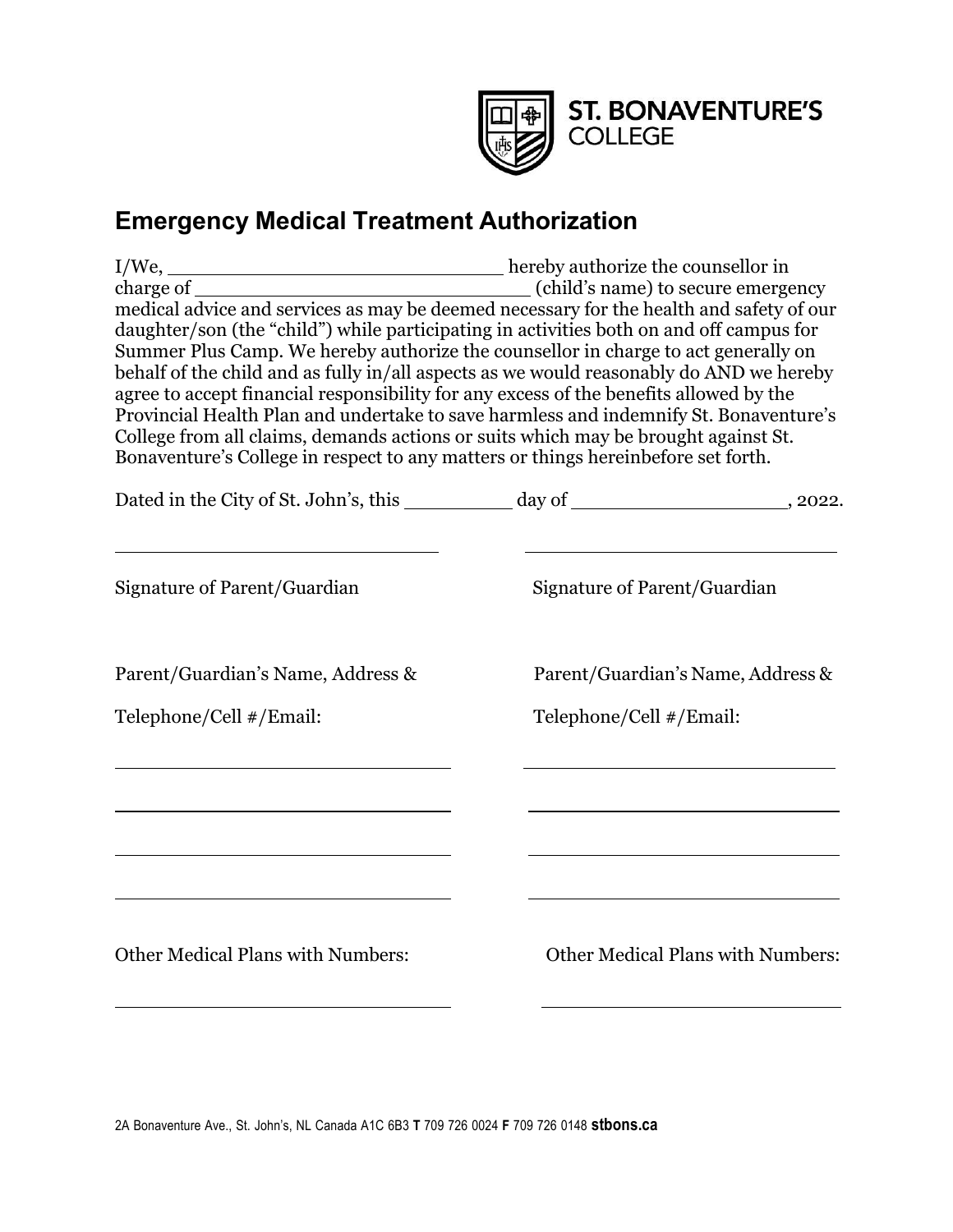

# **Field Trip Permission Form**

As part of St. Bonaventure's Summer Plus Camp, we will be going on field trips, which will provide your child with more outdoor activities.

On the days that we plan to walk to Bannerman Park or go on fieldtrips via bus, your child(ren) should bring the following:

- appropriate walking/comfortable footwear
- sunscreen
- sun hat
- layer clothing
- water bottle

I/We, hereby acknowledge that certain RISKS OF INJURY are inherent to participate in learning activities outside the school campus. These types of injuries may be minor or serious and may result from one's actions, or the actions or inaction of others, or a combination of both.

I/We understand that the Rules and Regulations established for the field trip are designed for the safety and protection of the participants and herby undertake to inform my child to abide by these rules and regulations.

- I/We declare having read and understood the above information in its entirety and hereby consent to allow my/our child to participate, acknowledging all the foregoing.
- ! I/We do NOT give my/our child permission to participate.

Parent/Guardian Signature Date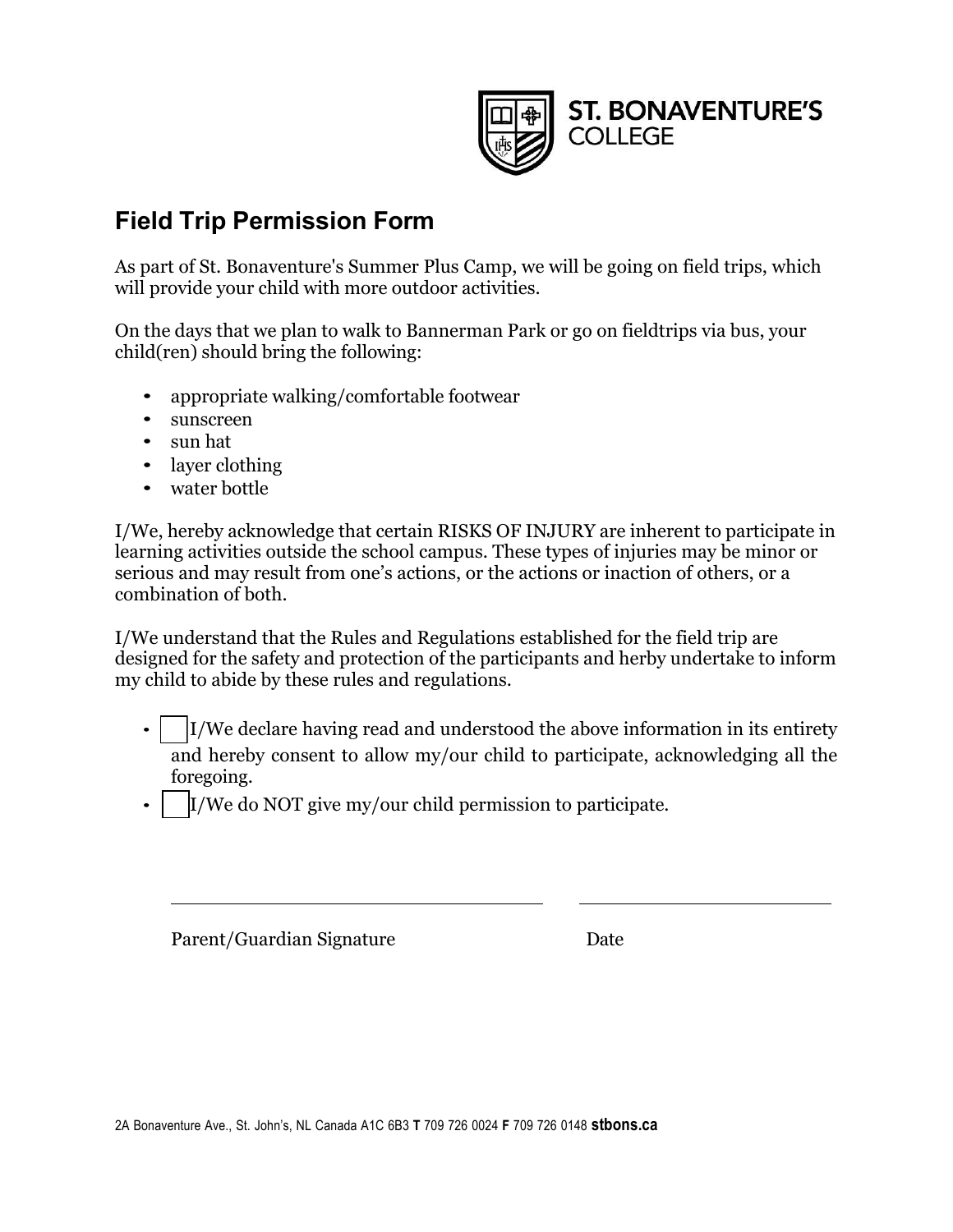

## **St. Bonaventure's College Summer Plus – Participant Information Sheet 2022**

| Please complete the information below and return to the school upon registration:      |                                                                                             |  |  |  |
|----------------------------------------------------------------------------------------|---------------------------------------------------------------------------------------------|--|--|--|
| <b>CHILD'S NAME:</b>                                                                   |                                                                                             |  |  |  |
| Middle<br>First                                                                        | Last                                                                                        |  |  |  |
| GRADE: ____<br>DOB:<br>D/M/Y                                                           | (Required Information)                                                                      |  |  |  |
| Mother/Guardian 1 Name:                                                                | Father/ Guardian 2 Name:                                                                    |  |  |  |
| Address:                                                                               | Address:                                                                                    |  |  |  |
| Occupation:                                                                            | Occupation:                                                                                 |  |  |  |
| Employer:                                                                              | Employer:                                                                                   |  |  |  |
| Phone(h):                                                                              | Phone $(h)$ :                                                                               |  |  |  |
| $Phone(w)$ :                                                                           | Phone $(w)$ :                                                                               |  |  |  |
| Phone $(c)$ :                                                                          | Phone $(c)$ :                                                                               |  |  |  |
| Email:                                                                                 | Email:                                                                                      |  |  |  |
| OF? Please include any seasonal allergies.<br>$Yes \Box No$<br>If yes, please explain: | DOES YOUR CHILD HAVE ANY MEDICAL PROBLEMS (ALLERGIES, ASTHMA, ETC.) THAT WE SHOULD BE AWARE |  |  |  |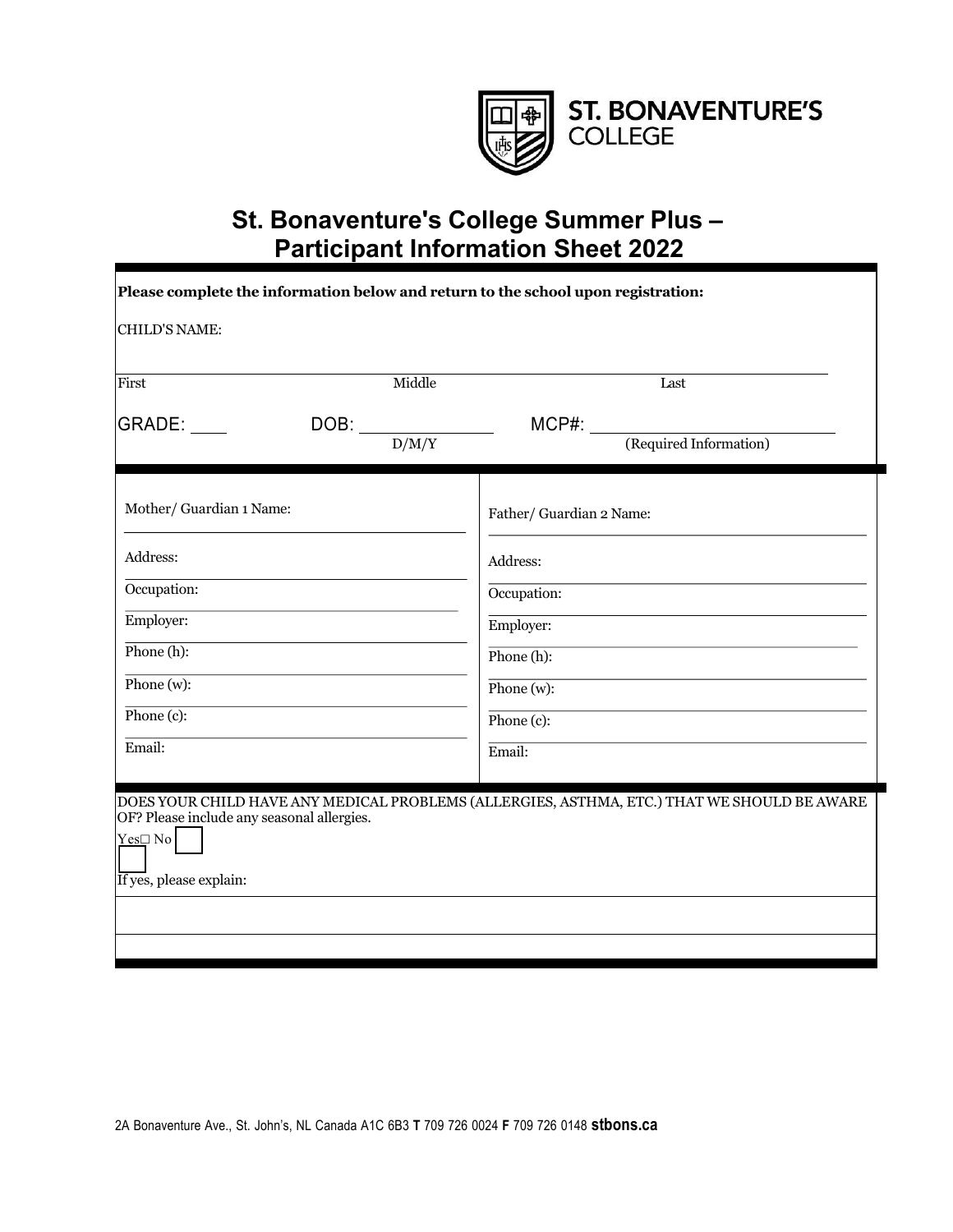

| Please list all persons who have permission to pick up your child: |                                                                                                                                                                                                                               |  |
|--------------------------------------------------------------------|-------------------------------------------------------------------------------------------------------------------------------------------------------------------------------------------------------------------------------|--|
|                                                                    |                                                                                                                                                                                                                               |  |
|                                                                    | Name: Name: Name: Name: Name: Name: Name: Name: Name: Name: Name: Name: Name: Name: Name: Name: Name: Name: Name: Name: Name: Name: Name: Name: Name: Name: Name: Name: Name: Name: Name: Name: Name: Name: Name: Name: Name: |  |
|                                                                    |                                                                                                                                                                                                                               |  |
| <b>EMERGENCY INFORMATION:</b>                                      |                                                                                                                                                                                                                               |  |
| In case of emergency, who should the camp contact?                 |                                                                                                                                                                                                                               |  |
| <b>Primary Contact:</b>                                            |                                                                                                                                                                                                                               |  |
|                                                                    |                                                                                                                                                                                                                               |  |
|                                                                    |                                                                                                                                                                                                                               |  |
| <b>Secondary Contact:</b>                                          |                                                                                                                                                                                                                               |  |
| Name: $\frac{1}{2}$                                                |                                                                                                                                                                                                                               |  |
|                                                                    |                                                                                                                                                                                                                               |  |
|                                                                    |                                                                                                                                                                                                                               |  |